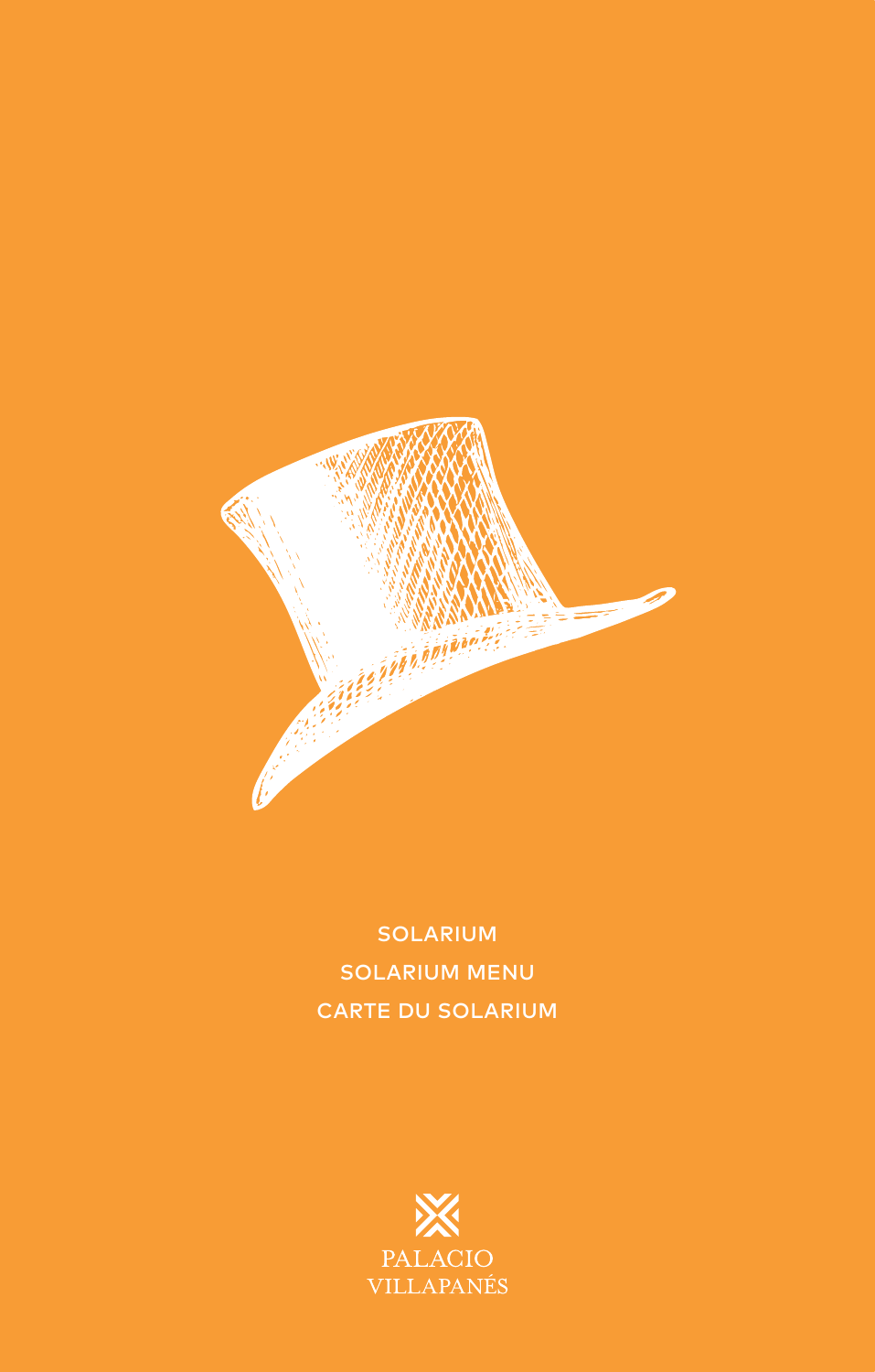## SNACKS | SNACKS | SUR LE POUCE

| Croquetas cremosas de boletus y cola de toro aromatizadas con romero (6 und)<br>Creamy boletus and bull tail rosemary infused croquettes (6 units)<br>Croquettes crémeuses aux cèpes et à la queue de taureau, parfumées au romarin (6 pièces)<br>\$0⊖Л& | 12€    |
|----------------------------------------------------------------------------------------------------------------------------------------------------------------------------------------------------------------------------------------------------------|--------|
| Ensaladilla de langostinos de Sanlúcar y regaña<br>Salad of Sanlúcar shrimps with crackers<br>Salade de crevettes de Sanlúcar accompagnée de crackers<br>$()$ $\circledast$                                                                              | 9€     |
| Jamón ibérico de D.O Huelva 120 gr acompañado de regañas<br>120 gr DO Huelva Iberian ham served with toasts<br>Jambon ibérique 120 gr D.O Huelva accompagné de pains grillés<br>※ 八                                                                      | 26€    |
| Tabla de quesos andaluces premiados con mermelada de naranja<br>Andalusian awarded cheeses with orange jam<br>Fromages andalous primés accompagnés de confiture d'orange<br>※∩                                                                           | 12€    |
| <b>SANDWICHES Y HAMBURGUESAS</b><br>SANDWICHES AND HAMBURGERS<br>SANDWICHS ET HAMBURGERS                                                                                                                                                                 |        |
| Sándwich de salmón ahumado tártaro y rúcula<br>Smoked salmon tartar and arugula sandwich<br>Sandwich au tartare de saumon fumé et roquette                                                                                                               | 12€    |
| Sándwich de jamón ibérico, queso viejo, espinacas y tomate asado<br>Sandwich with Iberian ham, aged cheese, spinach and roasted tomato<br>Sandwich jambon ibérique, fromage affiné, épinards et tomate rôtie<br>※门八                                      | 12,50€ |
| Hamburguesa de ternera con queso cheddar, tomate, rúcula y nuestra salsa burger<br>Veal burger with cheddar cheese, arugula and tomato, served with our burger sauce<br>Burger de bœuf, fromage cheddar, tomate, roquette et notre sauce burger<br>※○∩八  | 14€    |
| Hamburguesa vegana de garbanzos, tomate y cebolla fresca<br>Vegan hamburger with chickpeas, tomato and fresh onion<br>Burger végétalien de pois chiches, tomate et oignon frais                                                                          | 13€    |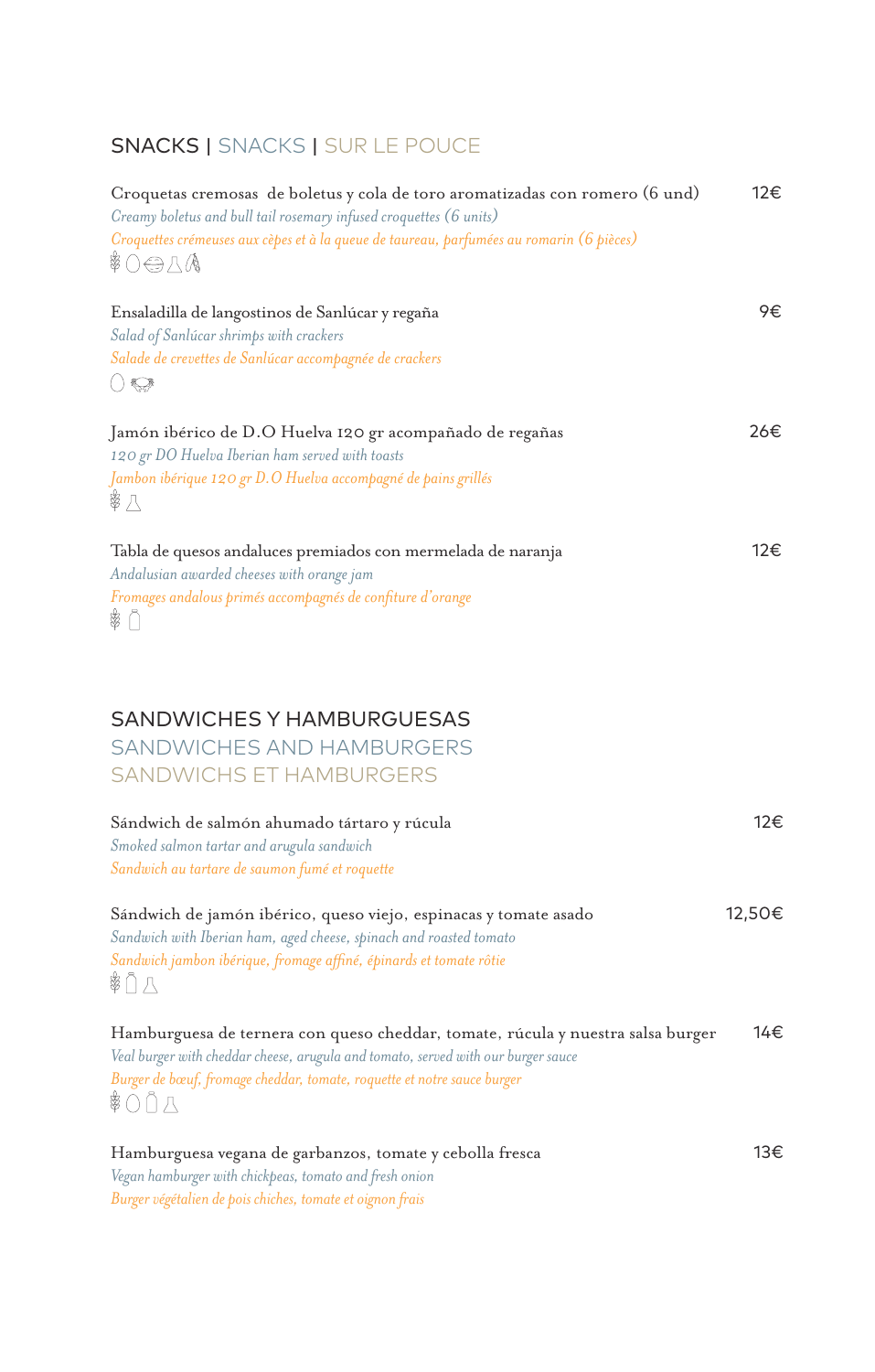## PRIMEROS MAIN COURSES PLATS PRINCIPAUX

| Carrilleras ibéricas con boletus y patatas baby<br>Iberian braised pork cheeks with boletus and baby potatoes<br>Joues de porc ibérique, cèpes et pommes de terre grelots<br>萝八瓜 | 16€ |
|----------------------------------------------------------------------------------------------------------------------------------------------------------------------------------|-----|
| Pechuga pollo a la parrilla con jamón ibérico<br>Grilled chicken breast a la parilla with Iberian ham<br>Poitrine de poulet grillée à la parilla et jambon ibérique<br>八         | 14€ |
| Pargo asado con verduras al horno<br>Roasted snapper with oven roasted vegetables<br>Vivaneau rôti accompagné de légumes cuits au four                                           | 18€ |
| Tagliatelle Salteados con tomate seco y pesto<br>Sauteed tagliatelle with dried tomatoes and pesto<br>Tagliatelles sautées de tomate séchées et pesto<br>夢⊖八                     | 12€ |

## POSTRES | DESSERTS | DESSERTS

*Fruits frais coupés*

| Naranja preparada con canela y agua de azahar               | 6€    |
|-------------------------------------------------------------|-------|
| Orange prepared with cinnamon and orange blossom water      |       |
| Orange préparée à la cannelle et à l'eau de fleur d'oranger |       |
| Corteza de chocolate                                        | 7,50€ |
| Chocolate bark                                              |       |
| Écorce de chocolat                                          |       |
| $$$ $\odot$ $\ominus$ $\circ$                               |       |
| Fruta fresca preparada                                      | 6€    |
| Fresh prepared fruits                                       |       |